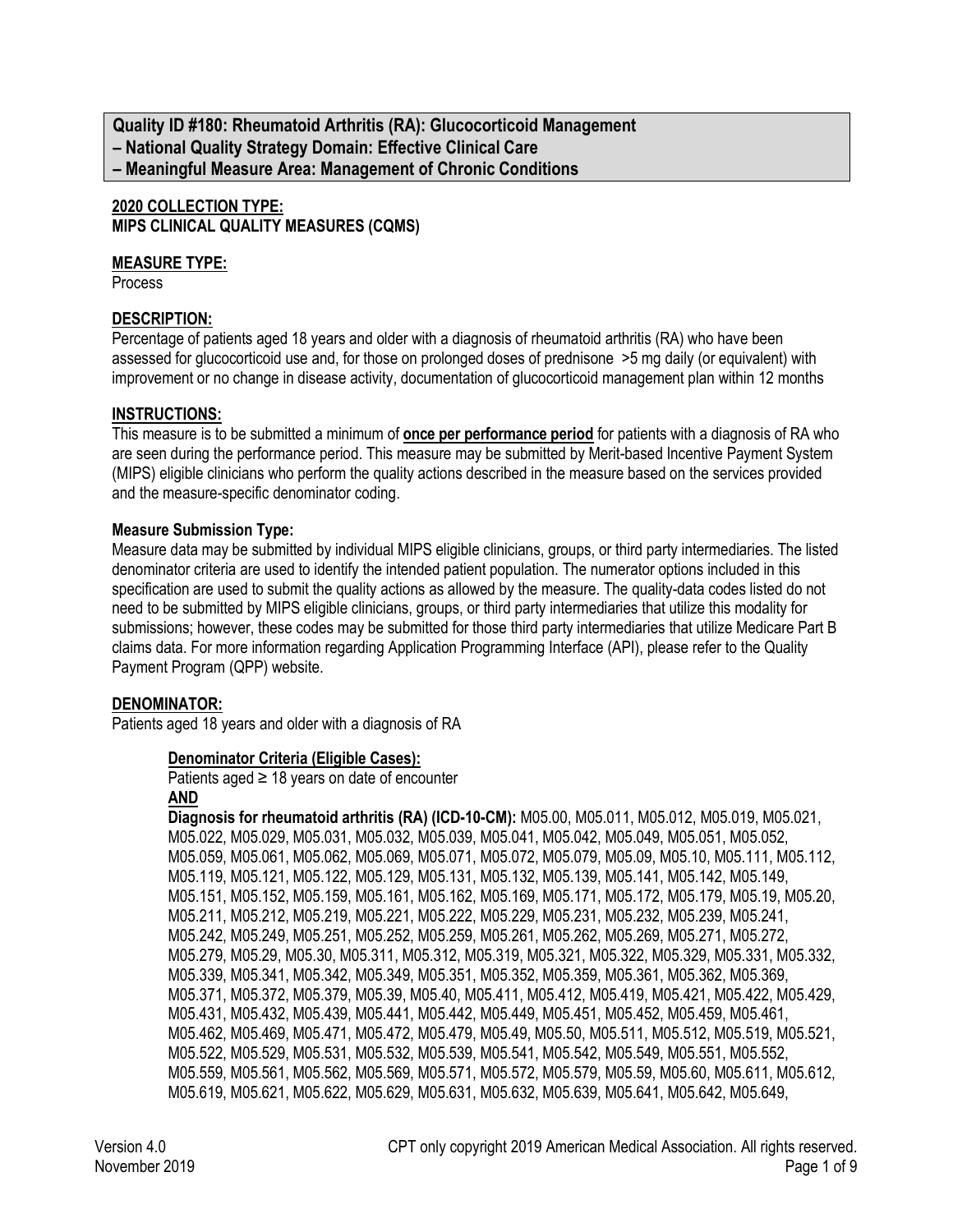M05.651, M05.652, M05.659, M05.661, M05.662, M05.669, M05.671, M05.672, M05.679, M05.69, M05.70, M05.711, M05.712, M05.719, M05.721, M05.722, M05.729, M05.731, M05.732, M05.739, M05.741, M05.742, M05.749, M05.751, M05.752, M05.759, M05.761, M05.762, M05.769, M05.771, M05.772, M05.779, M05.79, M05.80, M05.811, M05.812, M05.819, M05.821, M05.822, M05.829, M05.831, M05.832, M05.839, M05.841, M05.842, M05.849, M05.851, M05.852, M05.859, M05.861, M05.862, M05.869, M05.871, M05.872, M05.879, M05.89, M05.9, M06.00, M06.011, M06.012, M06.019, M06.021, M06.022, M06.029, M06.031, M06.032, M06.039, M06.041, M06.042, M06.049, M06.051, M06.052, M06.059, M06.061, M06.062, M06.069, M06.071, M06.072, M06.079, M06.08, M06.09, M06.20, M06.211, M06.212, M06.219, M06.221, M06.222, M06.229, M06.231, M06.232, M06.239, M06.241, M06.242, M06.249, M06.251, M06.252, M06.259, M06.261, M06.262, M06.269, M06.271, M06.272, M06.279, M06.28, M06.29, M06.30, M06.311, M06.312, M06.319, M06.321, M06.322, M06.329, M06.331, M06.332, -M06.339, M06.341, M06.342, M06.349, M06.351, M06.352, M06.359, M06.361, M06.362, M06.369, M06.371, M06.372, M06.379, M06.38, M06.39, M06.80, M06.811, M06.812, M06.819, M06.821, M06.822, M06.829, M06.831, M06.832, M06.839, M06.841, M06.842, M06.849, M06.851, M06.852, M06.859, M06.861, M06.862, M06.869, M06.871, M06.872, M06.879, M06.88, M06.89, M06.9

#### **AND**

**Patient encounter during the performance period (CPT or HCPCS):** 99201, 99202, 99203, 99204, 99205, 99212, 99213, 99214, 99215, 99341, 99342, 99343, 99344, 99345, 99347, 99348, 99349, 99350, G0402

#### **WITHOUT**

**Telehealth Modifier:** GQ, GT, 95, POS 02

### **NUMERATOR:**

Patients who have been assessed for glucocorticoid use and for those on prolonged doses of prednisone >5 mg daily (or equivalent) with improvement or no change in disease activity, documentation of a glucocorticoid management plan within 12 months

#### **Definitions:**

**Prolonged Dose** – Doses > 6 months in duration.

**Prednisone Equivalents** – Determine using the following:

1 mg of prednisone = 1 mg of prednisolone; 5 mg of cortisone; 4 mg of hydrocortisone; 0.8 mg of triamcinolone; 0.8 mg of methylprednisolone; 0.15 mg of dexamethasone; 0.15 mg of betamethasone. **Glucocorticoid Management Plan** – Includes documentation of attempt to taper steroids OR documentation of a new prescription for a non-glucocorticoid disease-modifying anti-rheumatic drug (DMARD) OR increase in dose of non-glucocorticoid DMARD dose for persistent RA disease activity at current or reduced dose.

| <b>Numerator Options:</b>            |                                                                                                                                                               |
|--------------------------------------|---------------------------------------------------------------------------------------------------------------------------------------------------------------|
| <b>Performance Met:</b>              | Patient not receiving glucocorticoid therapy (4192F)                                                                                                          |
| <b>OR</b><br><b>Performance Met:</b> | Patient receiving $\leq$ 5 mg daily prednisone (or<br>equivalent), or RA activity is worsening, or<br>glucocorticoid use is for less than 6 months<br>(G2112) |
| <u>OR</u><br><b>Performance Met:</b> | Patient receiving >5 mg daily prednisone (or<br>equivalent) for longer than 6 months, and improvement<br>or no change in disease activity (G2113)             |
| <b>AND</b>                           | Glucocorticoid Management Plan documented (0540F)                                                                                                             |
|                                      |                                                                                                                                                               |

**OR**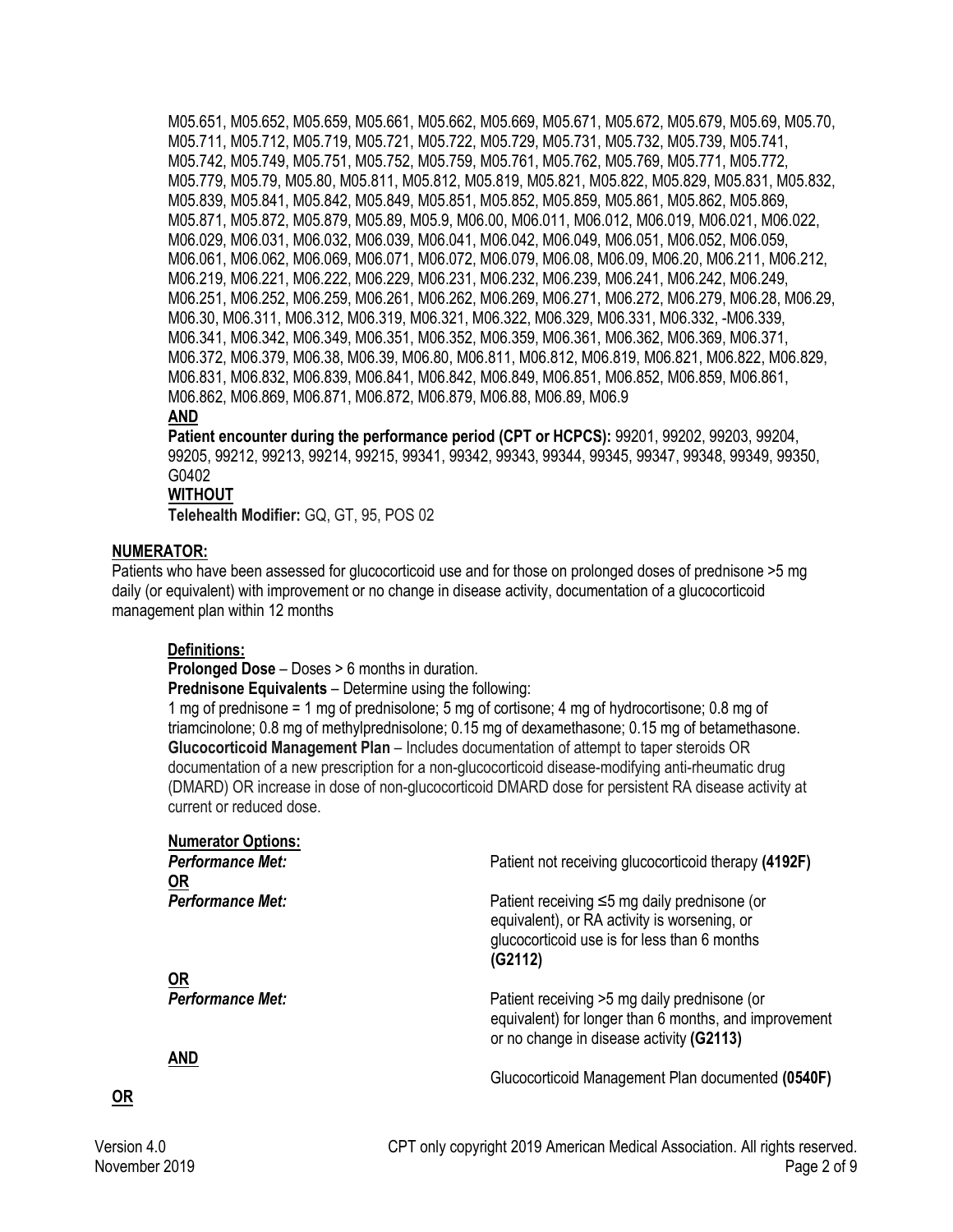| $OR$ | <b>Denominator Exception:</b><br>AND | Documentation of medical reason(s) for not<br>documenting glucocorticoid management plan (i.e.,<br>glucocorticoid prescription is for a medical condition<br>other than RA) (0540F with 1P)<br>Patient receiving >5 mg daily prednisone (or<br>equivalent) for longer than 6 months, and improvement<br>or no change in disease activity (G2113) |
|------|--------------------------------------|--------------------------------------------------------------------------------------------------------------------------------------------------------------------------------------------------------------------------------------------------------------------------------------------------------------------------------------------------|
|      | <b>Performance Not Met:</b>          | Glucocorticoid dose was not documented, reason not<br>otherwise specified (4194F with 8P)                                                                                                                                                                                                                                                        |
|      | <u>OR</u>                            |                                                                                                                                                                                                                                                                                                                                                  |
|      | <b>Performance Not Met:</b>          | Glucocorticoid management plan not documented,<br>reason not otherwise specified (0540F with 8P)                                                                                                                                                                                                                                                 |
|      | <b>AND</b>                           |                                                                                                                                                                                                                                                                                                                                                  |
|      |                                      | Patient receiving >5 mg daily prednisone (or<br>equivalent) for longer than 6 months, and improvement<br>or no change in disease activity (G2113)                                                                                                                                                                                                |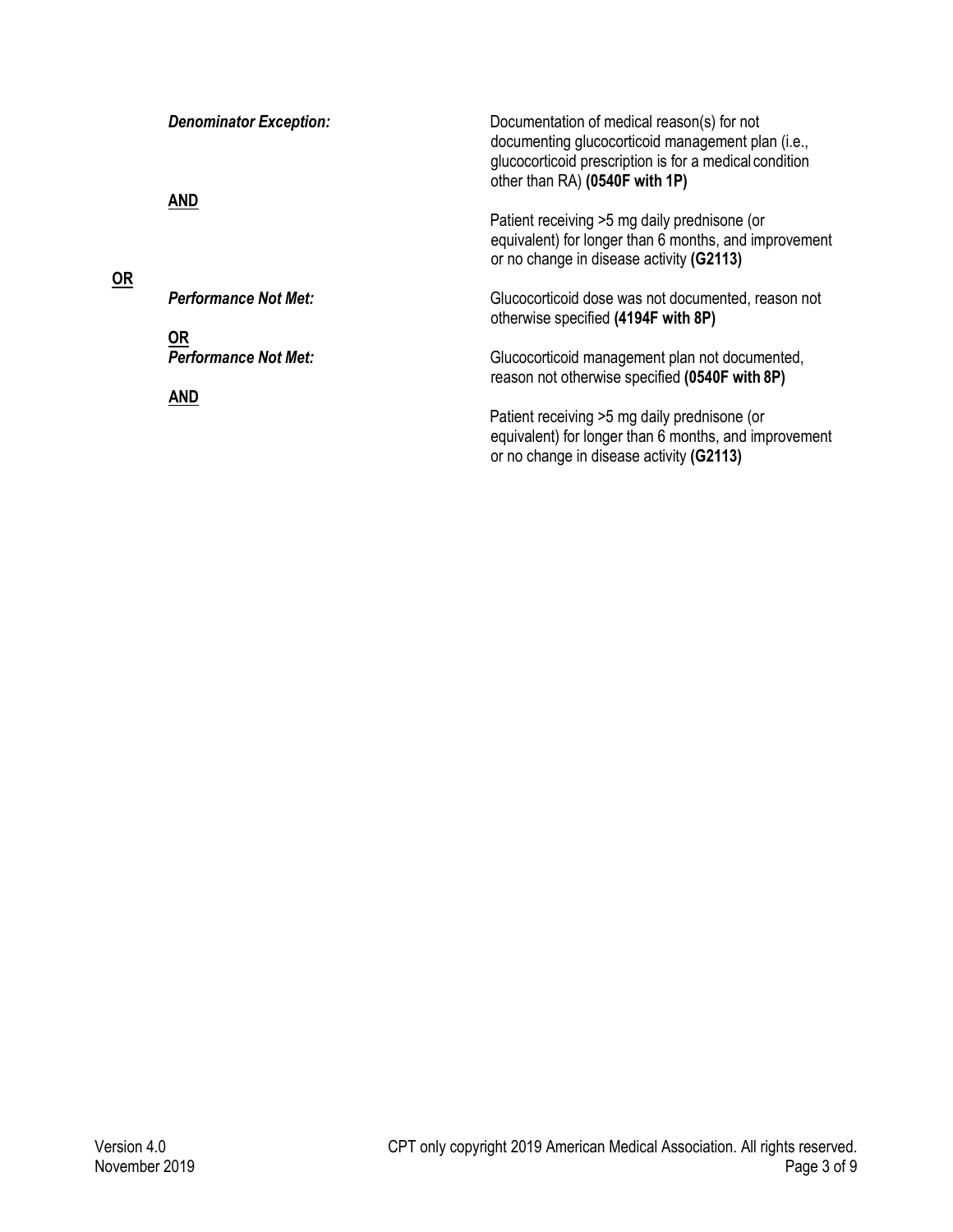## **RATIONALE:**

Glucocorticoids are an important part of RA treatment as they inhibit inflammation and may control synovitis. However, long-term use of glucocorticoids, especially at high doses, should be avoided, due to the potential health complications. Monitoring length and dose of glucocorticoid treatment for patients with RA is integral to making other clinical decisions.

## **CLINICAL RECOMMENDATION STATEMENTS:**

Low-dose oral glucocorticoids and local injections of glucocorticoids are highly effective for relieving symptoms in patients with active RA. The benefits of low-dose systemic glucocorticoids, however, should always be weighed against their adverse effects. The adverse effects of long-term oral glucocorticoids at low doses are protean and include osteoporosis, hypertension, weight gain, fluid retention, hyperglycemia, cataracts, and skin fragility, as well as the potential for premature atherosclerosis. These adverse effects should be considered and should be discussed in detail with the patient before glucocorticoid therapy is begun. For long term disease control, the glucocorticoid dosage should be kept to a minimum. For the majority of patients with RA, this means equal or less than 10 mg of prednisone per day. (ACR, 2002)

Grijalva, et al found nearly two-fold greater serious infection (OR1.78 1.47,2.15) at 5-10 mg of prednisone in RA as reported in JAMA 2011 Dec 7;306(21):2331-9. doi: 10.1001/jama.2011.1692. Epub 2011 Nov 6. Because of the dangers to patients associated with being on 5 to 10 mg doses of prednisone, optimal treatment is to aim for a dosage less than or equal to 5 mg.

### **COPYRIGHT:**

The Measures are not clinical guidelines, do not establish a standard of medical care, and have not been tested for all potential applications.

The Measures, while copyrighted, can be reproduced and distributed, without modification, for noncommercial purposes, eg, use by health care providers in connection with their practices. Commercial use is defined as the sale, license, or distribution of the Measures for commercial gain, or incorporation of the Measures into a product or service that is sold, licensed or distributed for commercial gain.

Commercial uses of the Measures require a license agreement between the user and the American Medical Association (AMA), [on behalf of the Physician Consortium for Performance Improvement® (PCPI®)] or American College of Rheumatology (ACR). Neither the AMA, ACR, PCPI, nor its members shall be responsible for any use of the Measures.

**The AMA's, PCPI's and National Committee for Quality Assurance's significant past efforts and contributions to the development and updating of the Measures is acknowledged. ACR is solely responsible for the review and enhancement ("Maintenance") of the Measures as of July 25, 2014.**

ACR encourages use of the Measures by other health care professionals, where appropriate.

### **THE MEASURES AND SPECIFICATIONS ARE PROVIDED "AS IS" WITHOUT WARRANTY OF ANY KIND.**

© 2014 American Medical Association and American College of Rheumatology. All Rights Reserved. Applicable FARS/DFARS Restrictions Apply to Government Use.

Limited proprietary coding is contained in the Measure specifications for convenience. Users of the proprietary code sets should obtain all necessary licenses from the owners of these code sets. The AMA, ACR, the PCPI and its members disclaim all liability for use or accuracy of any Current Procedural Terminology (CPT®) or other coding contained in the specifications.

CPT® contained in the Measure specifications is copyright 2004-2019 American Medical Association. LOINC® copyright 2004-2019 Regenstrief Institute, Inc. SNOMED CLINICAL TERMS (SNOMED CT®) copyright 2004-2019 College of American Pathologists. ICD-10 is copyright 2019 World Health Organization. All Rights Reserved.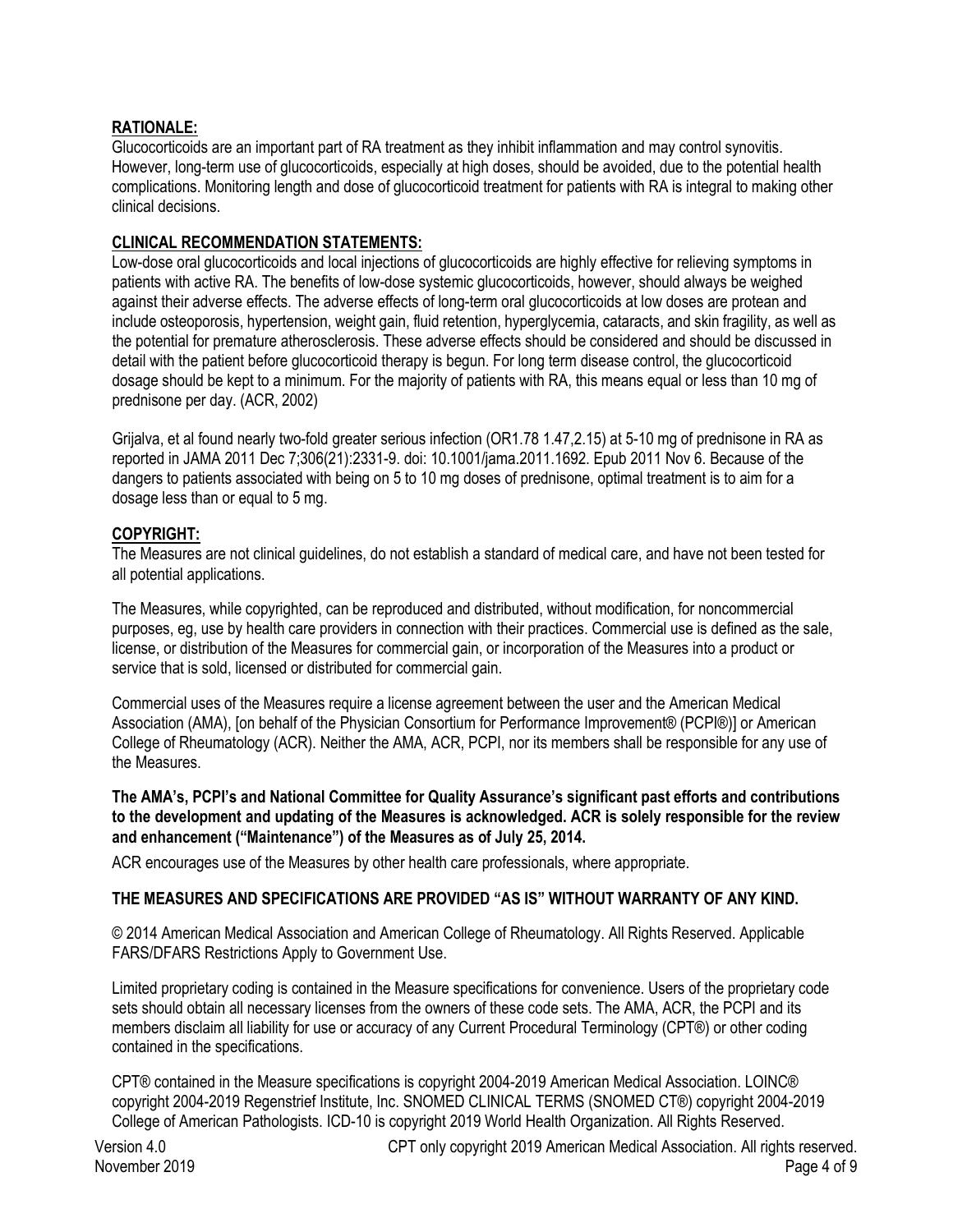#### 2020 Clinical Quality Measure Flow for Quality ID #180: Rheumatoid Arthritis (RA): Glucocorticoid Management

Disclaimer: Refer to the measure specification for specific coding and instructions to submit this measure.

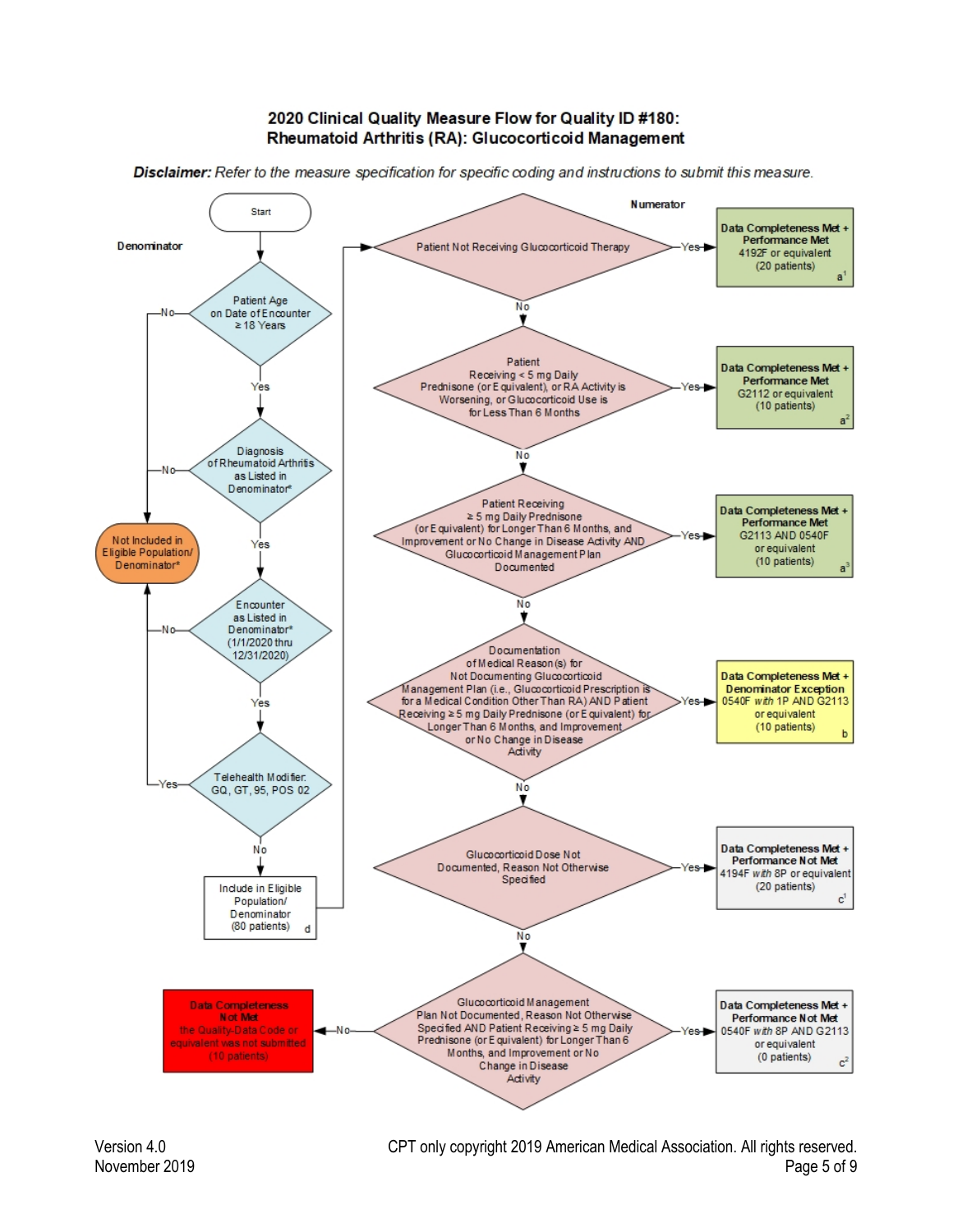| SAMPLE CALCULATIONS:                                                                                                                                               |  |  |  |  |
|--------------------------------------------------------------------------------------------------------------------------------------------------------------------|--|--|--|--|
| Data Completeness=                                                                                                                                                 |  |  |  |  |
| Performance Met $(a^1 + a^2 + a^3 = 40$ patients) + Denominator Exception (b=10 patients) + Performance Not Met $(c^1 + c^2 = 20$ patients) = 70 patients = 87.50% |  |  |  |  |
| Eligible Population / Denominator (d=80 patients)<br>$= 80$ patients                                                                                               |  |  |  |  |
| Performance Rate=<br>Performance Met $(a^1+a^2+a^3=40$ patients)<br>$= 66.67\%$<br>$=$ 40 patients                                                                 |  |  |  |  |
| Data Completeness Numerator (70 patients) - Denominator Exception (b=10 patients)<br>$= 60$ patients                                                               |  |  |  |  |
|                                                                                                                                                                    |  |  |  |  |

\*See the posted measure specification for specific coding and instructions to submit this measure. NOTE: Submission Frequency: Patient-Process

CPT only copyright 2019 American Medical Association. All rights reserved.<br>The measure diagrams were developed by CMS as a supplemental resource<br>to be used in conjunction with the measure specifications. They should not<br>be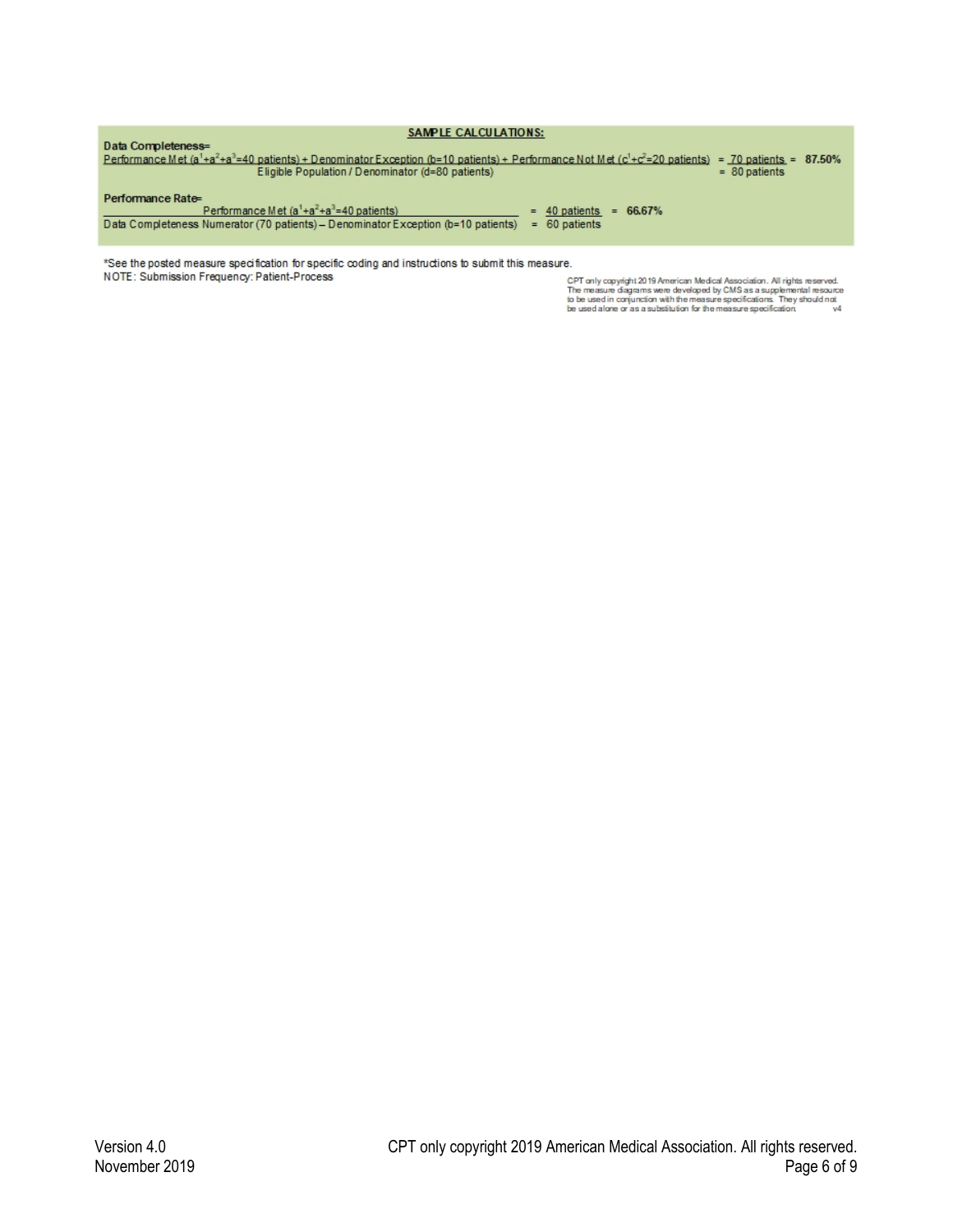# **2020 Clinical Quality Measure Flow Narrative for Quality ID #180: Rheumatoid Arthritis (RA): Glucocorticoid Management**

*Disclaimer: Refer to the measure specification for specific coding and instructions to submit this measure*.

- 1. Start with Denominator
- 2. Check Patient Age:
	- a. If Patients Age is greater than or equal to 18 Years on Date of Encounter and equals No during the measurement period, do not include in Eligible Population. Stop Processing.
	- b. If Patients Age is greater than or equal to 18 Years on Date of Encounter and equals Yes during the measurement period, proceed to check Patient Diagnosis.
- 3. Check Patient Diagnosis:
	- a. If Diagnosis of Rheumatoid Arthritis as Listed in the Denominator equals No, do not include in Eligible Population. Stop Processing.
	- b. If Diagnosis of Rheumatoid Arthritis as Listed in the Denominator equals Yes, proceed to check Encounter Performed.
- 4. Check Encounter Performed:
	- a. If Encounter as Listed in the Denominator equals No, do not include in Eligible Population. Stop Processing.
	- b. If Encounter as Listed in the Denominator equals Yes, proceed to check Telehealth Modifier.
- 5. Check Telehealth Modifier:
	- a. If Telehealth Modifier equals Yes, do not include in Eligible Population. Stop Processing.
	- b. If Telehealth Modifier equals No, include in Eligible Population.
- 6. Denominator Population:
	- a. Denominator Population is all Eligible Patients in the Denominator. Denominator is represented as Denominator in the Sample Calculation listed at the end of this document. Letter d equals 80 patients in the Sample Calculation.
- 7. Start Numerator
- 8. Check Patient Not Receiving Glucocorticoid Therapy:
	- a. If Patient Not Receiving Glucocorticoid Therapy equals Yes, include in Data Completeness Met and Performance Met.
	- b. Data Completeness Met and Performance Met letter is represented in the Data Completeness and Performance Rate in the Sample Calculation listed at the end of this document. Letter a<sup>1</sup> equals 20 patients in the Sample Calculation.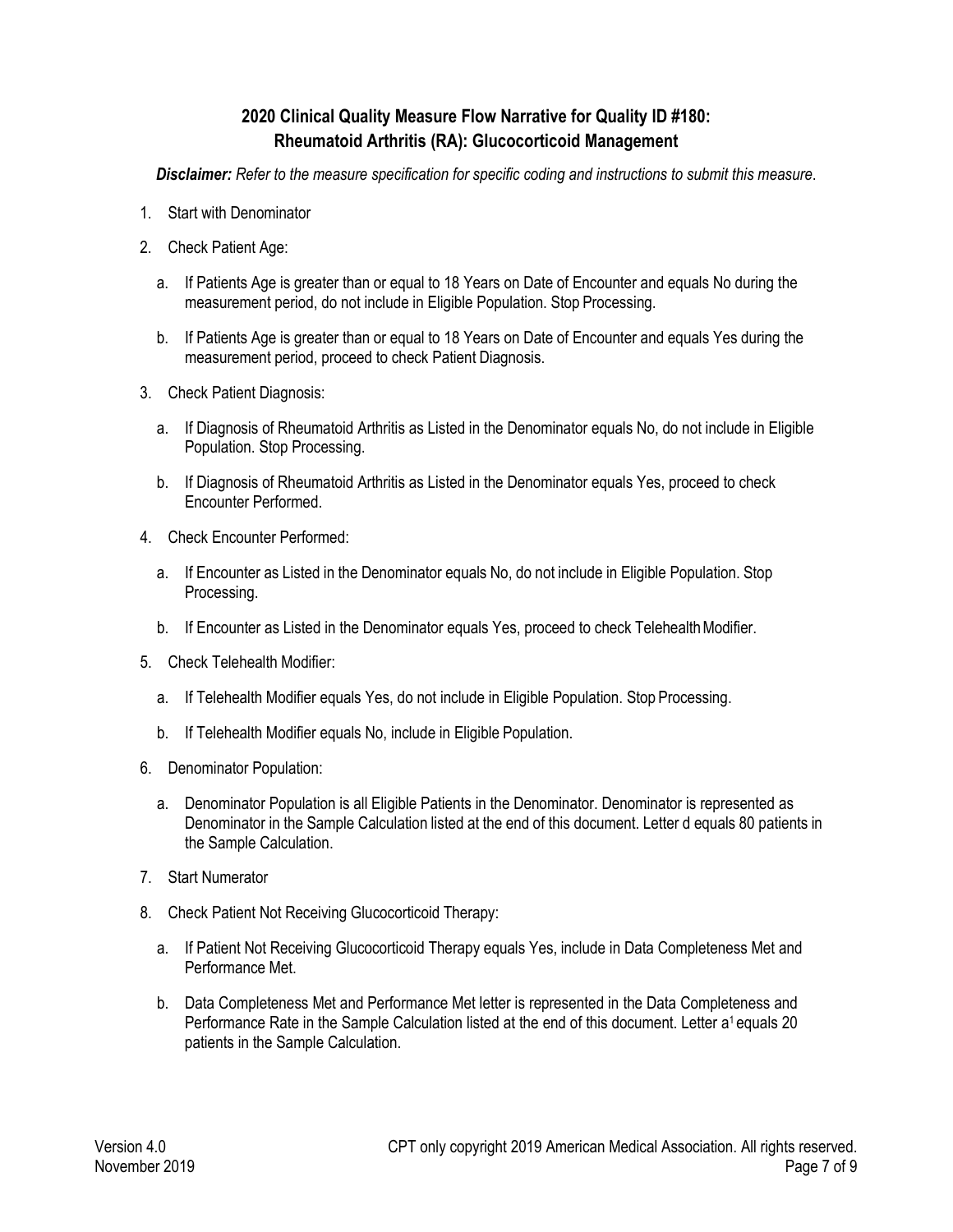- c. If Patient Not Receiving Glucocorticoid Therapy equals No, proceed to check Patient Receiving Less Than or equal to 5 mg Daily Prednisone (or Equivalent), or RA Activity is Worsening, or Glucocorticoid Use is for Less Than 6 Months.
- 9. Check Patient Receiving Less Than or equal to 5 mg Daily Prednisone (or Equivalent), or RA Activity is Worsening, or Glucocorticoid Use is for Less than 6 Months:
	- a. If Patient Receiving Less Than or equal to 5 mg Daily Prednisone (or Equivalent), or RA Activity is Worsening, or Glucocorticoid Use is for Less Than 6 Months equals Yes, include in Data Completeness Met and Performance Met.
	- b. Data Completeness Met and Performance Met letter is represented in the Data Completeness and Performance Rate in the Sample Calculation listed at the end of this document. Letter  $a^2$  equals 10 patients in the Sample Calculation.
	- c. If Patient Receiving Less Than or equal to 5 mg Daily Prednisone (or Equivalent), or RA Activity is Worsening, or Glucocorticoid Use is for Less Than 6 Months equals No, proceed to check Patient Receiving Greater Than 5 mg Daily Prednisone (or Equivalent) for Longer Than 6 Months, and Improvement or No Change in Disease Activity AND Glucocorticoid Management Plan Documented.
- 10. Check Patient Receiving Greater Than 5 mg Daily Prednisone (or Equivalent) for Longer Than 6 Months, and Improvement or No Change in Disease Activity AND Glucocorticoid Management Plan Documented:
	- a. If Patient Receiving Greater Than 5 mg Daily Prednisone (or Equivalent) for Longer Than 6 Months, and Improvement or No Change in Disease Activity AND Glucocorticoid Management Plan Documented equals Yes, include in Data Completeness Met and Performance Met.
	- b. Data Completeness Met and Performance Met letter is represented in the Data Completeness and Performance Rate in the Sample Calculation listed at the end of this document. Letter a<sup>3</sup> equals 10 patients in the Sample Calculation.
	- c. If Patient Receiving Greater Than 5 mg Daily Prednisone (or Equivalent) for Longer Than 6 Months, and Improvement or No Change in Disease Activity AND Glucocorticoid Management Plan Documented equals No, proceed to check Documentation of Medical Reason(s) for Not Documenting Glucocorticoid Management Plan (i.e., Glucocorticoid Prescription is for a Medical Condition Other Than RA) AND Patient Receiving Greater Than 5 mg Daily Prednisone (or Equivalent) for Longer Than 6 Months, and Improvement or No Change in Disease Activity
- 11. Check Documentation of Medical Reason(s) for Not Documenting Glucocorticoid Management Plan (i.e., Glucocorticoid Prescription is for a Medical Condition Other Than RA) AND Patient Receiving Greater Than 5 mg Daily Prednisone (or Equivalent) for Longer Than 6 Months, and Improvement or No Change in Disease Activity:
	- a. If Documentation of Medical Reason(s) for Not Documenting Glucocorticoid Management Plan (i.e., Glucocorticoid Prescription is for a Medical Condition Other Than RA) AND Patient Receiving Greater Than 5 mg Daily Prednisone (or Equivalent) for Longer Than 6 Months, and Improvement or No Change in Disease Activity equals Yes, include in Data Completeness Met and Denominator Exception.
	- b. Data Completeness Met and Denominator Exception letter is represented in the Data Completeness and Performance Rate in the Sample Calculation listed at the end of this document. Letter b equals 10 patients in the Sample Calculation.